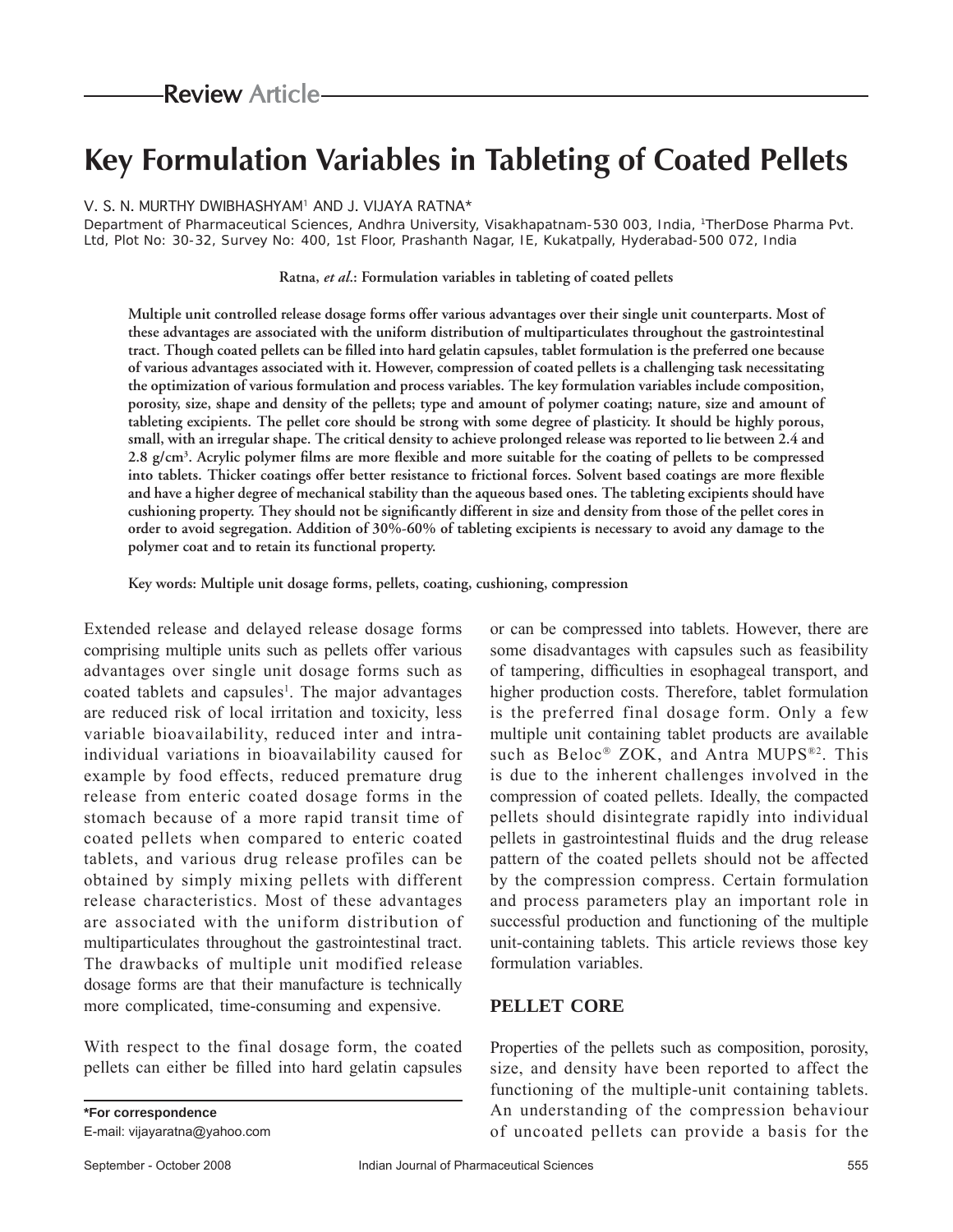formulation of multiple unit tablets.

## **Composition of the pellets:**

Pellets have been shown to behave differently on compaction and consolidation than powder of the same material3 . Wang *et al*. found that the compactibility of lactose-rich pellets was better than that of MCC-rich pellets and the poor compactibility of the later was ascribed to the loss of plasticity of MCC during the wet granulation process<sup>4</sup>. The desirable mechanical properties of the core are that they should be strong, should not be brittle and have a low elastic resilience<sup>5</sup>.

Beckert and co-workers studied the behaviour of the enteric-coated bisacodyl pellets on compression. They compacted coated pellets of two different crushing strengths with different excipients, and concluded that the harder pellets were better able to withstand compression forces as they deformed to a lesser degree<sup>6</sup>. The core should have some degree of plasticity, which can accommodate changes in shape and deformation during compression<sup>7</sup>. It should deform and recover after compression without damage to the coating. Therefore, the core should preferably contain a material that undergoes plastic deformation during compression. Microcrystalline cellulose is such an excipient.

The compression behaviour of granulated microcrystalline cellulose has been thoroughly studied by Johansson<sup>8</sup>. Maganti and Celik compared the compaction behaviour of pellet formulations, mainly consisting of MCC, to that of the powders from which they were formed and found significant differences between the two<sup>9</sup>. The powders were found to compact by plastic deformation and produced strong compacts, while the pellets exhibited elastic deformation and brittle fragmentation, resulting in compacts of lower strength. This was ascribed to the low surface to volume ratio of the granules, which might result in a decreased area of contact between the particles as they consolidate.

The compression behaviour of pellets consisting of MCC alone or in combination with excipients such as polyethylene glycol and dicalcium phosphate was studied by Nicklasson<sup>10</sup>. The possibility of using pellets formed mainly of a hard, low deformable material (dicalcium phosphate) with different porosities was studied by Nicklasson *et al*. They concluded that

the pellet fragmentation is minimal for pellets of both high and intermediate porosity *i.e*., the pellets deform and probably become denser but remain as coherent units without significant flaws in their structure during the compaction process $11$ .

Incorporating a soft waxy material in the powder mixture from which the pellets are formed can modulate the compression behaviour of pellets. Nicklasson and Alderborn studied the tabletting behaviour of MCC pellets containing PEG 6000. They found an increase in the deformation propensity of the pellets by the incorporation of PEG. However, the character of the deformation behaviour changed towards an increased tendency for local deformation during compression *i.e.*, the ability of adjacent pellet surfaces to conform to each other increased, without marked changes in the main dimensions and porosity of the pellets $12$ .

Santos *et al.*<sup>13</sup> studied the compaction behaviour of xanthan gum pellets of different compositions containing one of three different fillers *viz*., lactose monohydrate, tribasic calcium phosphate and  $\beta$ -cyclodextrin at 16% w/w and xanthan gum, also at 16% w/w. They concluded that permanent deformation was the most relevant mechanism involved in the compression of these units. Fragmentation was very minimal and densification was considered as a significant mechanism of compression $13$ . Iloanusi and Schwartz found MCC based bead formulations incorporating wax to be more compressible than those made without wax. As the amount of wax increased, plastic deformation became the predominant deformation mechanism, while compacts without wax underwent higher elastic recovery<sup>14</sup>.

Eudragit RS PO and RL PO have been shown to be beneficial as core materials in the production of plastic pellets. In a recent study by Abbaspour *et al.*<sup>15</sup> various ibuprofen pellet formulations were prepared by extrusion-spheronization that differed in the % ibuprofen (40, 60, and 80) and % Eudragit RS PO/ RL PO (0, 50, and 100) with 3% w/w PVP K30 and 10% w/w Avicel PH 101. All pellet formulations were cured in oven at 60° for 24 h. It was shown that the cured pellets with 40% or 60% drug underwent plastic deformation without any fracture under mechanical tests viz., crushing strength or yield point and elastic modulus. Plastic behaviour of these cured pellets was also evident from the scanning electron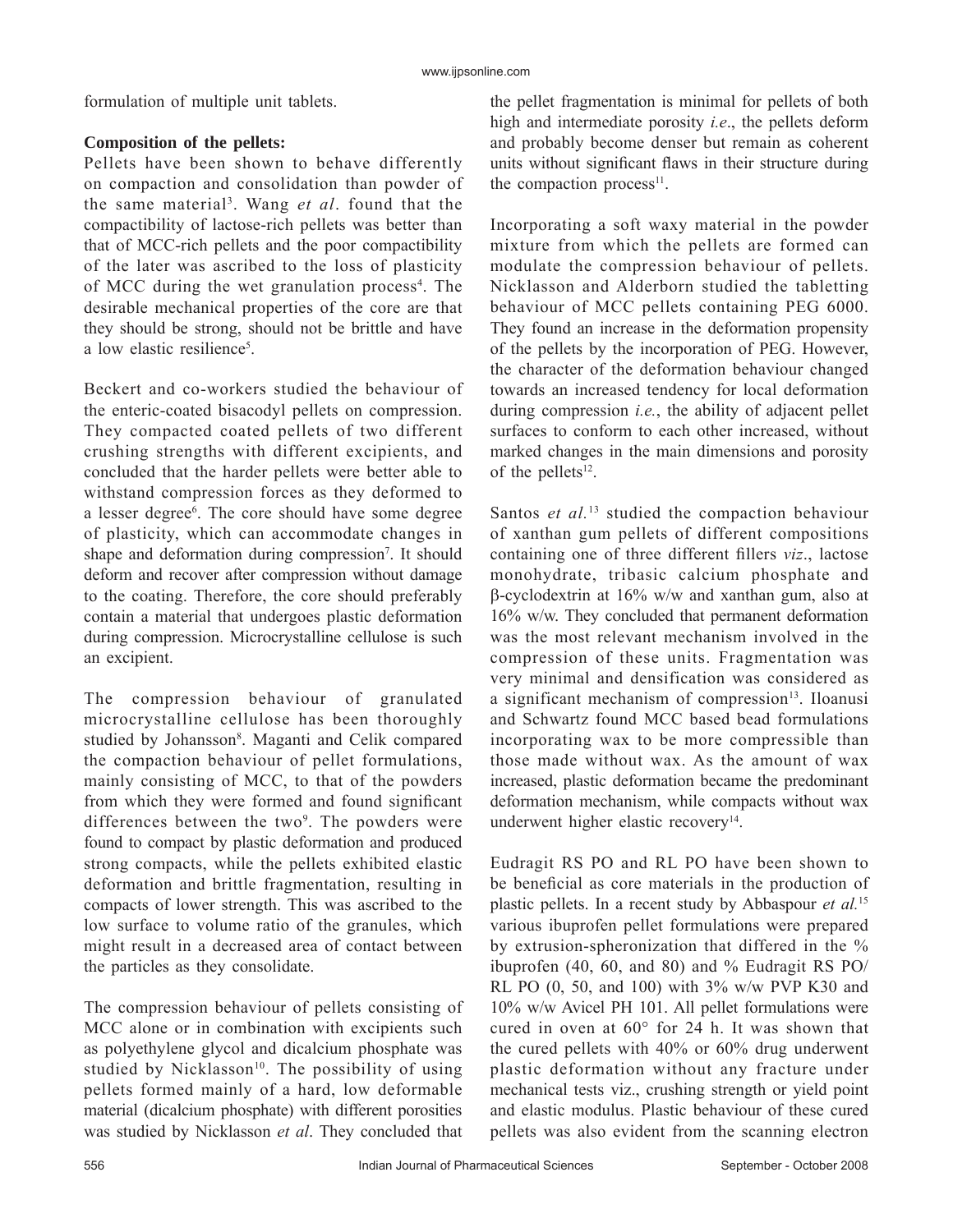microscopy (SEM) of the compressed pellets. Pellets with 80% drug exhibited brittle properties even after curing because of the absence of proper amount of Eudragit in their structure. It was shown that the structural deformation of the Eudragit polymers from glassy state to rubbery state upon curing was responsible for the observed plastic behaviour of the cured pellets. The polymeric structural changes were evident by DSC studies. These results revealed that thermal treatment of Eudragit based pellets could be advantageous in the production of plastic pellets that are intended to be coated and compressed into tablets<sup>15</sup>.

#### **Porosity of the pellets:**

Porosity of the pellets is another key factor that affects the compaction pattern and thereby affects the polymer coat integrity during compression. Tuton and co-workers<sup>16</sup> studied the compaction behaviour of pellets of three different porosities, containing microcrystalline cellulose and salicylic acid that were prepared by extrusion-spheronisation and coated with ethyl cellulose. They found that the coating did not significantly interfere with the compression behaviour of the pellets. The effect of intragranular porosity on the compression behaviour of and drug release from the reservoir pellets was high; compacted pellets of high porosity were highly densified and deformed, while drug release was unaffected, whereas for compacted low porosity pellets the drug release rate was markedly increased while there was only slight densification and deformation. It can be inferred from this study that the use of highly porous pellets was advantageous, in terms of preserving the drug release profile after compaction, compared with pellets of low porosity<sup>16</sup>.

The compression behaviour and compactibility of nearly spherical microcrystalline cellulose pellets of different porosities and mechanical properties was investigated by Johansson *et al*<sup>17</sup>. The pellet porosity was found to control the degree of deformation that the pellets underwent during compression. Thus, the degree of deformation of the pellets, caused by a reposition of primary particles within the pellet, seemed to be controlled by the total volume of air that surrounds the primary particles in the pellets. An increase in pellet porosity increased the degree of deformation of the pellets during compression and the tensile strength of the tablets because of the formation of stronger intergranular bonds.

Nicklasson *et al.* studied the compaction behaviour of pellets prepared from 4:1 mixtute of dicalcium phosphate and microcrystalline cellulose with porosities in the range of 26-55%. The pellet porosity was found to significantly affect the tableting behaviour of the DCP/MCC pellets. Increasing the pellet porosity increased the compressibility of the pellets throughout the whole range of compaction pressure used which can be attributed to an increased degree of deformation and densification of individual pellets with increased porosity. The presence of DCP made the pellets less compressible during compaction and the pore structure of the tablets more closed. It is inferred that when the primary particles are harder, it will be more difficult for them to flow within the pellet and the pellets will thus be more rigid and less prone to deform and densify during compression. However, the more rigid nature of the pellets leads to a change in mode of deformation during compaction, from bulk deformation towards surface deformation<sup>18</sup>.

The relationship between pellet porosity and the compaction behaviour was further confirmed through a study of drying rate effect on porosity and tabletting behaviour of microcrystalline pellets<sup>19</sup>. An increased drying rate gave more porous pellets, due to decreased pellet densification during the drying process which were more deformable and which formed tablets of a higher tensile strength.

## **Size of the pellets:**

The size of the pellets also affects the compaction properties and the drug release from the compacted pellets. At the same coating level, smaller pellets were more fragile than larger pellets. This was attributed to the reduced film thickness of the smaller pellets because of the larger surface area<sup>20</sup>. Small pellets have been found to be less affected than larger pellets by the compaction process. Haslam *et al*. correlated this to the individual bead strength *i.e.,* the smaller beads were significantly stronger, relative to their size, than the larger ones<sup>21</sup>.

Ragnarson *et al*. found that increasing the particle size resulted in more damage to the coating, as indicated by larger differences between the release profiles of compressed and uncompressed pellets<sup>22</sup>. Johnson *et al*. found the deformation of individual pellets to be correlated to their size *i.e.,* larger pellets were more readily deformed. This was explained by a reduced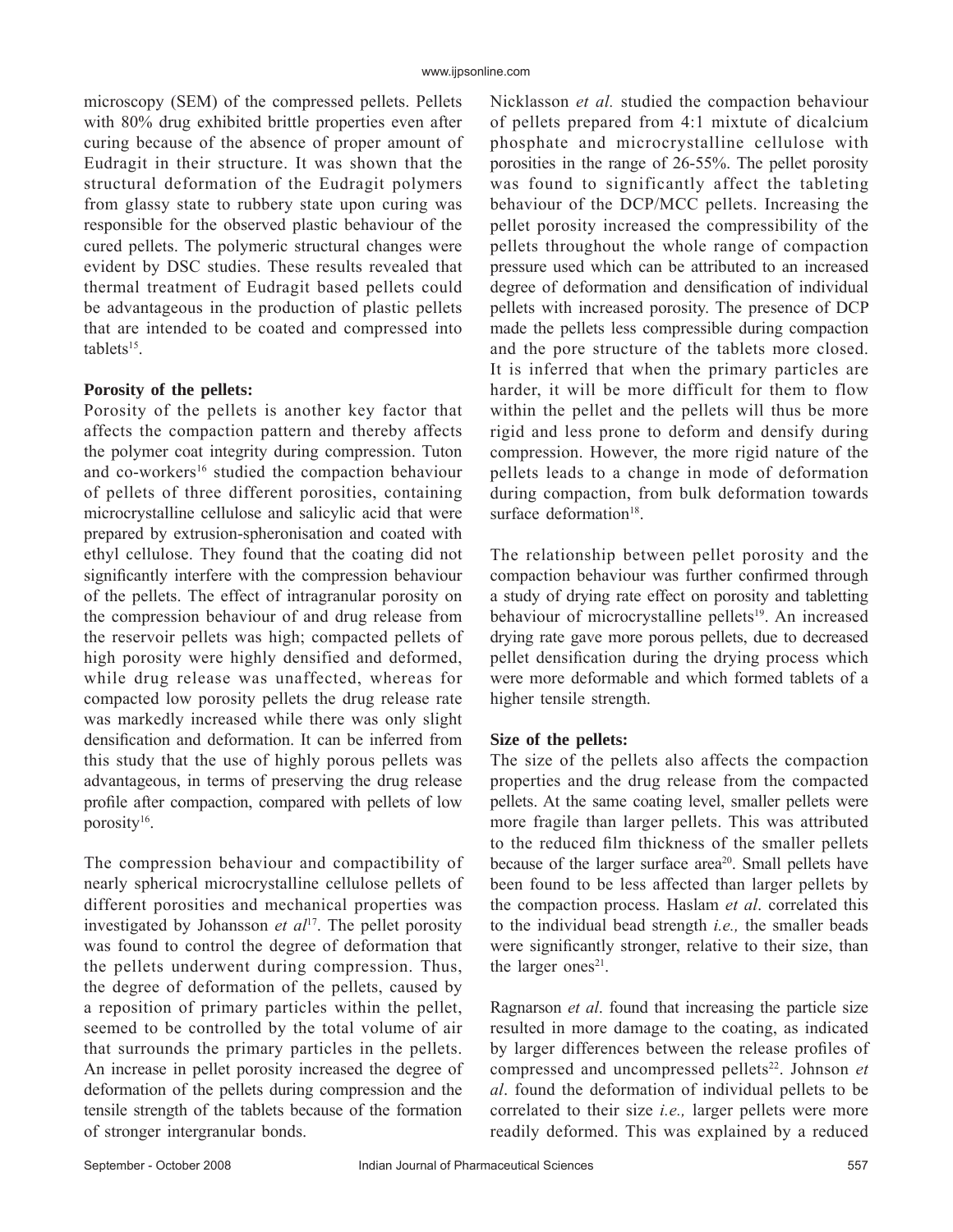number of force transmission points with increasing size of the pellets and therefore an increased contact force on each pellet, resulting in a higher degree of deformation. Similar kind of observations were reported in another study carried out by Nicklasson *et al*<sup>23</sup>*.* 

#### **Shape of the pellets:**

Shape of the pellets was found to have a bearing on the compression behaviour and tablet forming ability of granular materials formed from microcrystalline cellulose. A change in granule shape towards a more irregular shape induced a more complex compression behavior of the granules *i.e.*, primarily attrition of the granules was induced. A more irregular shape increased the bed voidage, which allowed an increased degree of deformation that the granules underwent during compression.

The shape-induced increased degree of granule deformation during compression resulted in tablets of a more closed pore structure and a higher tensile strength. An irregular shape and a rougher surface texture made the granules less sensitive to lubrication in terms of their compactibility. This was possibly the result of a rupture of the lubricant film due to deformation or attrition during compression, or of an incomplete surface coverage of the granules by the lubricant before compression $24$ .

## **Density of the pellets:**

Density of pellet is of particular importance especially if it is required to achieve prolonged gastric residence. Clarke *et al*. investigated the comparative gastrointestinal transit of pellet systems of density 1.5, 2.0 and 2.4  $g/cm^3$  and found no difference in gastrointestinal transit time<sup>25</sup>. Devereux *et al.* compared the gastrointestinal transit time of a multiple unit formulation of density  $2.8 \text{ g/cm}^3$  with the same of a control formulation of density 1.5 g/ cm<sup>3</sup> and found significantly delayed gastric emptying of the heavier formulation in both fed and fasted conditions<sup>26</sup>. Therefore, it can be concluded that the critical density to achieve prolonged gastric residence may lie between 2.4 and 2.8 g/cm<sup>3</sup>.

Achieving content and weight uniformity is another challenging formulation task associated with tabletting of multiple units. Density and size of the pellets play an important role in this regard. If pellets are compressed with excipients of smaller particle size

and lesser density, weight variation occurs because of segregation. This problem can be solved if pellets with a narrow size distribution are compressed together with excipients of similar size, shape and density<sup>27</sup>.

Disintegrating tablets containing particles of about 1mm diameter need to be compressed with a certain amount of excipient, otherwise the mixture will not form stable tablets, and cracking will occur in the film coatings on the pellets<sup>6</sup>. Beckert *et al.* compressed pellets of about 1 mm diameter to tablets of 10 mm diameter. Compression trials were carried out with 10%, 30%, 50% and 70% w/w pellets. A good uniformity of mass and content was obtained only with 50% w/w pellets occupying 30% v/v. It was ascribed to the formation of a percolating cluster of coarse material. If less than 30% v/v pellets were compressed, suitable granules had to be added until 30% v/v was reached to form a percolating cluster. Filler-binders for direct compression, like Avicel PH 200, can be used in tablet manufacture if a percolating cluster of the coarse components is ensured. The particle size and density of these excipients should not differ too much from that of the coarse components,  $i.e.,$  the pellets or granules<sup>28</sup>.

## **POLYMER COATING**

The nature of the polymer, type and amount of polymer coating have significant impact on the compression-induced changes in the film coating structure.

## **Nature of the polymer and polymer coating:**

Polymers used in the film coating of solid dosage forms fall into two broad groups; cellulosic polymers and acrylic polymers $29$ . The utility of hydroxypropyl methylcellulose (HPMC E15) as a controlled release film was investigated by Sadeghi et al<sup>30</sup>. It was found that the drug release from pellets coated with HPMC E15 (up to  $20\%$  w/w) was fast and completed within 1 h.

Many of the polymers used for controlled release have been formulated into aqueous dispersions so as to overcome the disadvantages associated with the use of organic polymer solutions. The polymer coating should be highly elastic and flexible to be able to adapt to the deformation of the pellets without rupturing<sup>5,31</sup>. Aulton and co-workers found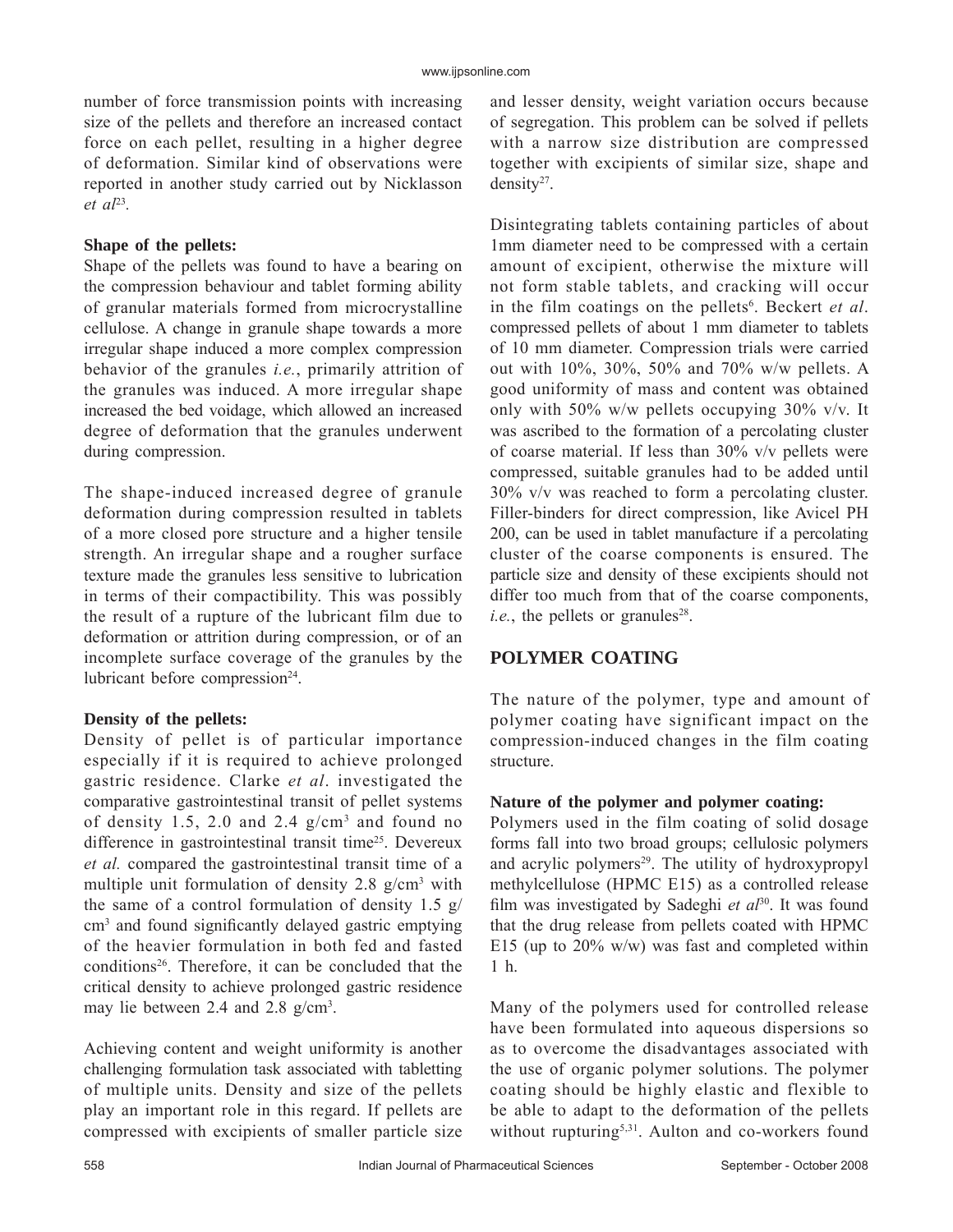that the films exhibiting a relatively high elastic modulus and apparent Newtonian viscosity provide the highest protection to the pellet core and coating on compaction<sup>5</sup>. The polymer coat should not get ruptured during compression. It should have sufficient mechanical stability and should remain intact during compression in order to control the drug release.

Solvent based coatings have been found to be more flexible and have a higher degree of mechanical stability than aqueous-based ones, and therefore less affected by compaction. Both ethyl cellulose and methacrylate copolymers were investigated in this study. Ethyl cellulose films cast from the plasticized pseudolatexes, Aquacoat<sup>®</sup>, and Surelease<sup>®</sup> were very brittle and weak with low values of puncture strength and elongation  $( $5\%$ )<sup>32</sup>$ .

The compression of diltiazem HCl pellets coated with ethyl cellulose resulted in a faster drug release when compared to the release from noncompressed pellets<sup>33</sup>. The tensile properties of free films as a function of plasticizer were measured. The elongation varied between 0.93% and 4.28% for different plasticizers. This is too low to result in flexible films, which deform and do not rupture during compression. In another investigation by Bechard and Leroux, the use of ethyl cellulose aqueous dispersions (Aquacoat<sup>®</sup> and Surelease<sup>®</sup>) led to failure of the coating through the formation of cracks and flaws<sup>20</sup>.

When compared to ethyl cellulose films, the films prepared from acrylic polymers are more flexible and therefore more suitable for the coating of pellets to be compressed into tablets. The flexibility of various acrylic polymeric films was compared with respect to the elongation values<sup>32</sup>. Films of Eudragit<sup>®</sup> NE30D dispersion were very flexible with the elongation value in excess of 365%. With plasticized Eudragit<sup>®</sup> RS and RL30D, which are dispersions based on the cationic polymer, flexible films were obtained with elongation values in excess of  $125%$ . The flexibility of enteric acrylic latex Eudragit® L30D was poor with elongation value of less than 1%.

In a study carried out by Dashevsky *et al*. the compression of pellets containing propranolol HCl and coated with aqueous ethyl cellulose dispersion, Aquacoat<sup>®</sup> ECD (plasticized with  $25\%$  w/w triethyl citrate) resulted in coating rupture. Plasticizer-free Kollicoat<sup>®</sup> SR coatings were too brittle and ruptured during compression. However, the addition of only 10% w/w triethyl citrate as a plasticizer improved the flexibility of the films and allowed compaction of the pellets<sup>2</sup>.

Normally, the ductility of aqueous-based coatings can be improved by the addition of plasticizers, but this is often accompanied by a reduction in the tensile strength34. In contrast, Felton and co-workers found the tensile strength of film coated beads to increase with increasing plasticizer content, and as the degree of plasticization of the polymer increased, the film coating became more elastic and was able to deform during compression<sup>35</sup>. Okarter and Singla investigated the effects of 6%, 12% and 18% of four plasticizers polyethylene glycol 400, propylene glycol, tributyl citrate and triethyl citrate on the release of metoprolol tartrate from granules coated with a Eudragit<sup>®</sup> RS30 film. The type and concentration of plasticizer were found to affect the drug release from the granules. The dissolution became slower with increasing concentration of plasticizer and the resulting improvement of the film<sup>36</sup>.

However, ways are being tried out to find aqueous polymer dispersions that give flexible coatings. Eudragit® NE30D and Kollicoat® EMM 30D have a low minimum film forming temperature  $(5^{\circ})$  and no curing effects have been reported. However, a higher tackiness during the coating process and during storage of the coated dosage form requires the addition of anti-tacking agents. Kollicoat<sup>®</sup> SR3OD is a new aqueous colloidal polyvinyl acetate dispersion used for extended release coatings. It is stable against sedimentation, has a low viscosity of about 54 mPa and a negative zeta potential of –23.2 mV because of the presence of the anionic surfactant, sodium dodecyl sulfate. It has low minimum film formation temperature of about 18°. Coated pellets showed no aging or curing effect.

The drug release from Kollicoat<sup>®</sup> SR3OD coated pellets was almost independent of the pH and ionic strength of release medium37. Sawicki and Lunio investigated the compressibility of floating pellets of verapamil hydrochloride coated with Kollicoat SR30D dispersion. They found no difference between the release profile of the compressed and uncompressed pellets coated with Kollicoat dispersion at a film thickness of 50  $\mu$  having propylene glycol as plasticizer and stabilized with povidone<sup>38</sup>.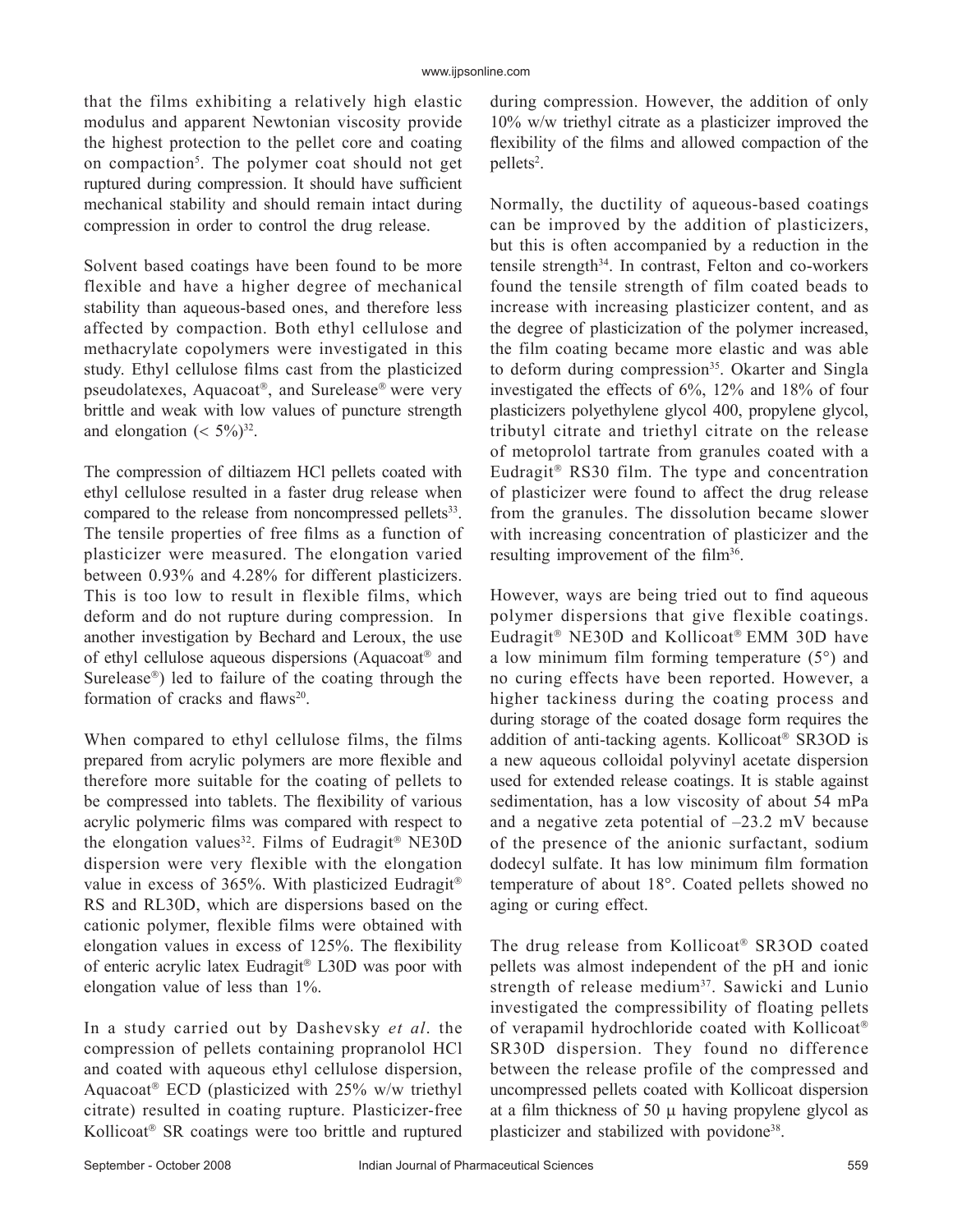Though the coating of aqueous colloidal dispersions is gaining importance, it has certain inherent shortcomings. It can be sensitive to different factors such as temperature, pH, addition of electrolytes and other polymers, potentially resulting in the coagulation of the dispersions. The film formation process is fundamentally different for the two coating techniques. In organic solvent-based systems, the polymer solutions undergo sol-to-gel transitions upon solvent evaporation to finally form the polymeric films. Upon spraying aqueous polymer dispersions, the polymer particles are deposited on the surfaces of the solid dosage forms. The colloidal particles come into direct contact with each other and form close packed arrays due to water evaporation and the interfacial tension between water and polymer.

Lecomte *et al*. studied the effects of the type of coating technique (aqueous v/s-organic) on drug release. Propranolol HCl-loaded pellets were coated with blends of ethyl cellulose and Eudragit<sup>®</sup> L. The drug release was strongly dependent on the type of coating technique. Both the slope and shape of the release curves were affected, indicating changes in the underlying drug release mechanisms. The observed effects were ascribed to the higher mobility of the macromolecules in organic solutions compared to aqueous dispersions, resulting in higher degrees of polymer-polymer interpenetration and thus, tougher and less permeable coatings<sup>39</sup>.

## **Amount of polymer coating:**

The amount of coating has its own role in protecting the polymer film integrity during compression. In general, a thicker coating can withstand damage better than a thinner one<sup>27</sup>. Beckert and co-workers found that the elasticity improves with the coating thickness of elastic coatings<sup>6</sup>. In an investigation by Wagner *et al*. however, it was found that the coating must be of at least a specific lowest thickness for the elasticity to have a synergistic effect on reduction of the coating damage during compaction<sup>40</sup>. In this study it was concluded that thicker coatings offer better resistance to frictional forces, and consequently cracks that are introduced into the coating during compression. Similar conclusion was drawn from a study conducted by Sawicki and Lunio in which, Verapamil hydrochloride cores containing sodium hydrocarbonate (20%), Avicel® PH 101 (10%), Arbocel® P 290 (33.4%), lactose (12.3%) and povidone K-30 (4.3%) were prepared by wet

granulation and spheronization process. The pellets were coated with Kollicoat SR 30D using propylene glycol as a plasticizer at different thickness values viz. 35 and 50 μm. Compression studies of these pellets revealed that pellets with film thickness of 35 μm deformed on compression with considerably faster drug release. However, increasing film thickness to 50 μm could prevent the deformation caused by compression to a significant extent<sup>38</sup>.

## **TABLETING EXCIPIENTS**

It has been found that coated pellets can be compressed into tablets whilst retaining controlled release of the drug, provided that the effect of excipients and the compression force is considered and determined<sup>41</sup>. Several excipients have to be used to assist the compaction process and to prevent the rupture and damage of the coated pellets during compression. When reservoir pellets are compacted without including any excipients, disintegration of the tablets cannot be ensured and matrix tablets often  $form<sup>42,43</sup>$ 

## **Nature of the excipients:**

The ideal filler materials should prevent the direct contact of the pellets and act as cushion during compression. The theoretic void space of a powder of uniform spheres in closest packing is 26%. The filler materials must fill this void space as to prevent adhesion and fusion of the coated pellets during compression. The filler excipients can be either primary powder particles or can be in the form of secondary agglomerates, such as granules or pellets. The use of agglomerates is preferred, however, to reduce the risk of segregation owing to difference in particle size<sup>44</sup>.

The protective effect of an excipient depends on the particle size and the compaction characteristics of the material. In general, materials that deform plastically, such as microcrystalline cellulose and polyethylene glycol, give the best protective effct<sup>45</sup>. Though microcrystalline cellulose can be used as it is, due to particle size differences, segregation may be encountered resulting in weight variation and content uniformity problems. Granules produced by dry or wet granulation techniques having a similar size of the drug-loaded beads are able to minimize the segregation due to size similarities. However, the dry or wet granulation of microcrystalline cellulose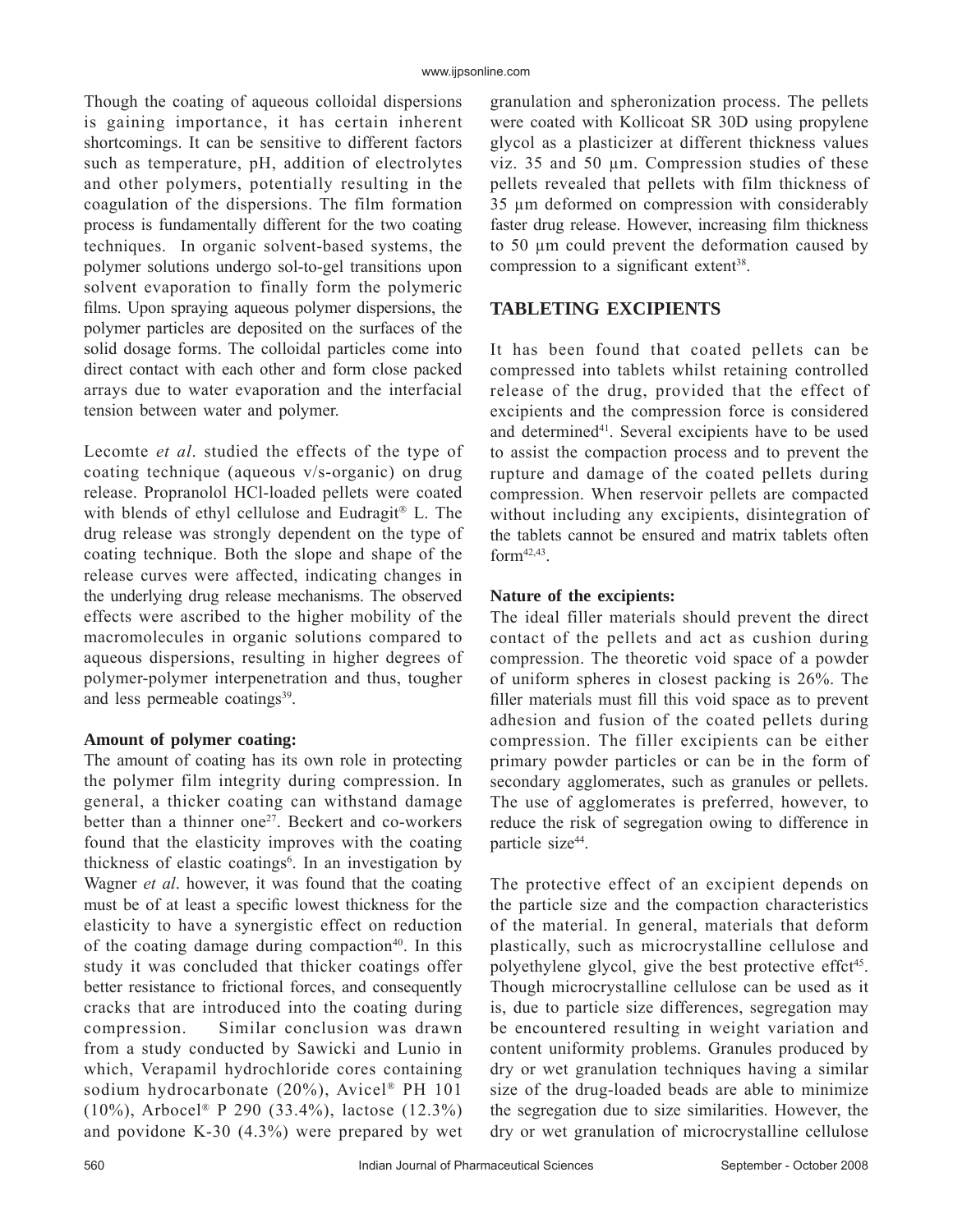containing mixtures decreases their compactibility<sup>46</sup>. The addition of brittle materials such as dicalcium phosphate and lactose was found to make the microcrystalline cellulose beads very hard, which are not easily deformed or broken.

The production of softer inert cushioning beads containing microcrystalline cellulose was not successful when water was used as the granulating agent. Replacement of part of the granulating solution with a polar organic solvent produced microcrystalline cellulose granules which are capable of cushioning controlled release particles and barrier coated particles from the compression forces used in tableting, thereby maintaining the physical integrity of the components of the tablet<sup>47</sup>.

Habib *et al*. prepared beads containing different MCC/lactose ratios and different types and levels of superdisintegrants by extrusion-spheronization followed by freeze-drying and found that the formulations containing high levels of MCC exhibited lower yield values, and thus were more compressible, than those containing high levels of lactose. The freeze-dried beads were found to exhibit both plastic deformation and some brittle fracture. However, the utility of these beads is yet to be evaluated practically by mixing and compacting them with drug-loaded membrane-coated sustained release beads<sup>48</sup>.

In an investigation by Remon and Paul, biologically inactive cushioning beads comprising at least one compressible cushioning component consisting essentially of a microcrystalline hydrocarbon wax or a natural wax, which is at least 30% by weight of the biologically inactive cushioning beads, were found useful as cushioning excipients. Such beads could minimize the damage to film-coated diltiazem pellets during compression<sup>49,50</sup>. Yuasa and co-workers studied the protective effect of 14 different excipients and were able to correlate the plastic energy percentage to the release rate *i.e*., materials that deform plastically were shown to protect the coating best<sup>51</sup>.

Tunon *et al.* investigated the influence of the size and the porosity of excipient microcrystalline cellulose (MCC) particles on the densification and deformation of the reservoir pellets during compaction and also investigated the impact of the same on the drug release from reservoir pellets. MCC pellets of different size (small and large) and porosity (low and high) were prepared by extrusion-spheronization or direct spheronization. Salicylic acid pellets containing MCC were prepared by extrusion-spheronization and spray coated with ethyl cellulose. Binary mixtures of drug pellets and excipient pellets were prepared in 1:7 ratio, lubricated and then compacted. Reservoir pellets were retrieved by deaggregation of the tablets. Scanning electron images revealed that the pellets were deformed and were not defragmented. Intragranular porosity of the retrieved pellets was found to be lower than the original porosity.

The deformation of the reservoir pellets was found to be strongly dependent on the properties of the excipients. The deformation of the reservoir pellets was more when compacted with small and large excipient pellets. The same was found to be less when compacted with MCC powder of small particles. The deformation of the reservoir pellets increased with decreased excipient pellet porosity or increased compaction pressure. With respect to the drug release from the reservoir pellets, the reduced size and the increased porosity of the excipient pellets had very limited effect compared to the drug release rate or profile of the uncompacted reservoir pellets. Shortest drug release time and the highest drug release from the reservoir pellets were observed on compaction with large low porosity pellets. It can be concluded from these findings that the physical characteristics of the pellet core and the protective particles represent vital formulation factors for the compaction behaviour of reservoir pellets and for maintaining the polymer coat integrity during compaction and thereby maintaining the functional property of the polymer coat<sup>52</sup>.

#### **Amount and size of the excipient particles:**

The amount as well as the size of the excipient particles are also crucial for the protective effect. Lehmann and co-workers concluded that inclusion of approximately 30% of excipients in the tablet formulation filled the void space between the coated pellets, and thus separated the coatings, so that the tablets disintegrated rapidly with insignificant damage to the coatings and no notable change in drug release3 . Palmieri and co-workers showed that the tablets consisting of maximum 40% coated granules had acceptable release profiles, using microcrystalline cellulose as the filler excipient<sup>53</sup>.

With respect to tablet hardness, the maximum level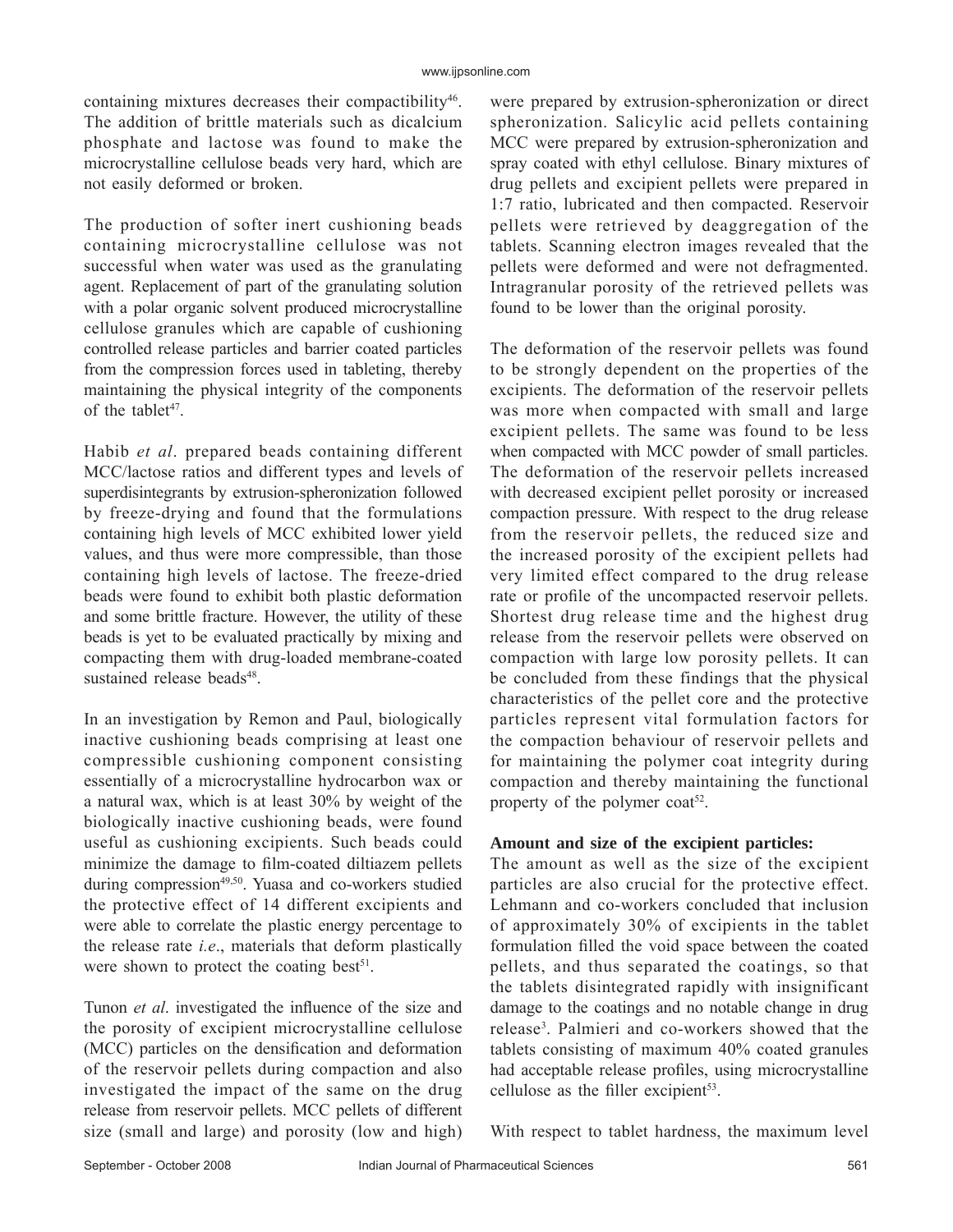of drug pellets that gives tablets, which are strong enough, was found to be  $40\%$ <sup>54</sup>. With respect to the excipient particle size, El-Mahdi and Deasy found that excipient powder particles protected coated pellets better than excipient pellets, in which case significant damage occurred to the reservoir pellets55. In a study by Yao and co-workers, excipient particles smaller than  $20 \mu m$  were found to protect the coating of theophylline particles irrespective of the excipient material used, while larger excipient particles increased the dissolution rate on compaction<sup>56</sup>. Yuasa and co-workers compacted microcapsules with mixtures of excipients including MCC of various sizes. Small MCC particles increased the dissolution rate less *i.e.,* protected the microcapsules better, than larger ones<sup>57</sup>.

Differences between the size as well as the density of the pellets and that of the excipient particles lead to segregation of the pellets from the powder blend<sup>58</sup>. The segregation also occurs frequently on the turret of a rotary compression machine due to vibration and centrifugal force. If not addressed properly, the segregation results in weight variation and content uniformity problems<sup>59</sup>. Ando *et al*. developed a novel one step dry-coated tablet technology (OSDRC® technology) for pellets which mainly addresses the segregation problem<sup>60</sup>. The technique involves three compression stages. In the first stage, a bottom outer layer is formed. In the second stage, first outer layer/core layer complex is formed and in the third stage, whole tablet containing upper outer and side outer layer is formed. The first and last layers essentially contain diluents with good formability characteristics while the core layer contains pellets. As this process involves compression of diluents and pellets in separate stages, segregation problem does not arise and therefore weight variation and content uniformity problems that occur due to segregation can be addressed by this novel technology. The technology enables the compression of pellets with very poor formability (tensile strength of  $\leq$  2 KPa). It also enables to prepare capsule shaped tablets containing pellets of 50% w/w or more.

#### **Newer approaches:**

A different approach for protection that has been investigated is the layering of cushioning agents as extra coating layers to the reservoir pellets. In an investigation by Altaf *et al*. polyethylene oxide (PEO) was evaluated for its cushioning effect. The PEO was spray coated between the ethylcellulose and microcrystalline cellulose coats. The compacted PEO layered beads, on dissolution, disintegrated into individual beads with sustained release up to 8 h. It was postulated that the PEO was hydrated and formed a gel that acts as a sealant for the cracks formed in the ruptured polymer coating<sup>61</sup>.

The over coating of HPMC was advised to protect film coating during compression because it produces a soft and pliable film, which could behave as a cushioning excipient<sup>62</sup>. Chambin *et al.* investigated the effectiveness of hydroxypropyl methylcellulose (HPMC) as a cushioning agent. A thin layer of HPMC 5cp as Opadry<sup>®</sup> OY-7240 was coated over ethylcellulose coated theophylline pellets. This overcoating of HPMC was found to minimize the coating film damage during compression<sup>63</sup>.

In a recent study by Abbaspour *et al*., ibuprofen pellets were prepared by extrusion and spheronization with 60% ibuprofen, 27% Eudragit RS/RL (1:1), 10% Avicel and 3% PVP K30 as the basic core formula. These pellets were coated with a mixture of Eudragit RS30D and Eudragit RL30D (4:1) with 20% w/w triethyl citrate (TEC) as plasticizer at 5%, 10% and 15% w/w weight gains and subjected to dissolution study. Results indicated that sustained release of ibuprofen over a period of 24 h could be achieved with 5% coating level. Higher coating levels resulted in a very slow drug release. The ibuprofen pellets coated at 5% coating level were tableted using different filler blends consisting of Avicel, PEG and PVP XL. The effect of compression force and percent of pellets on tablet properties were also evaluated. None of these parameters were found to affect the ibuprofen release rate from their disintegrating compacts<sup>64</sup>. This indicates that the Eudragit coating (RS30D/RL30D (4:1); 20% w/w TEC) at 5% provided cushioning effect to the pellets and helped in maintaining the polymer coat integrity even after compression process.

### **CONCLUSIONS**

Compression of coated pellets is a challenging task, which needs optimization of several key variables. Out of various formulation parameters, the pellet core, polymer coating and tabletting excipients are the key variables, which need to be given more focus. The pellet core must be hard enough to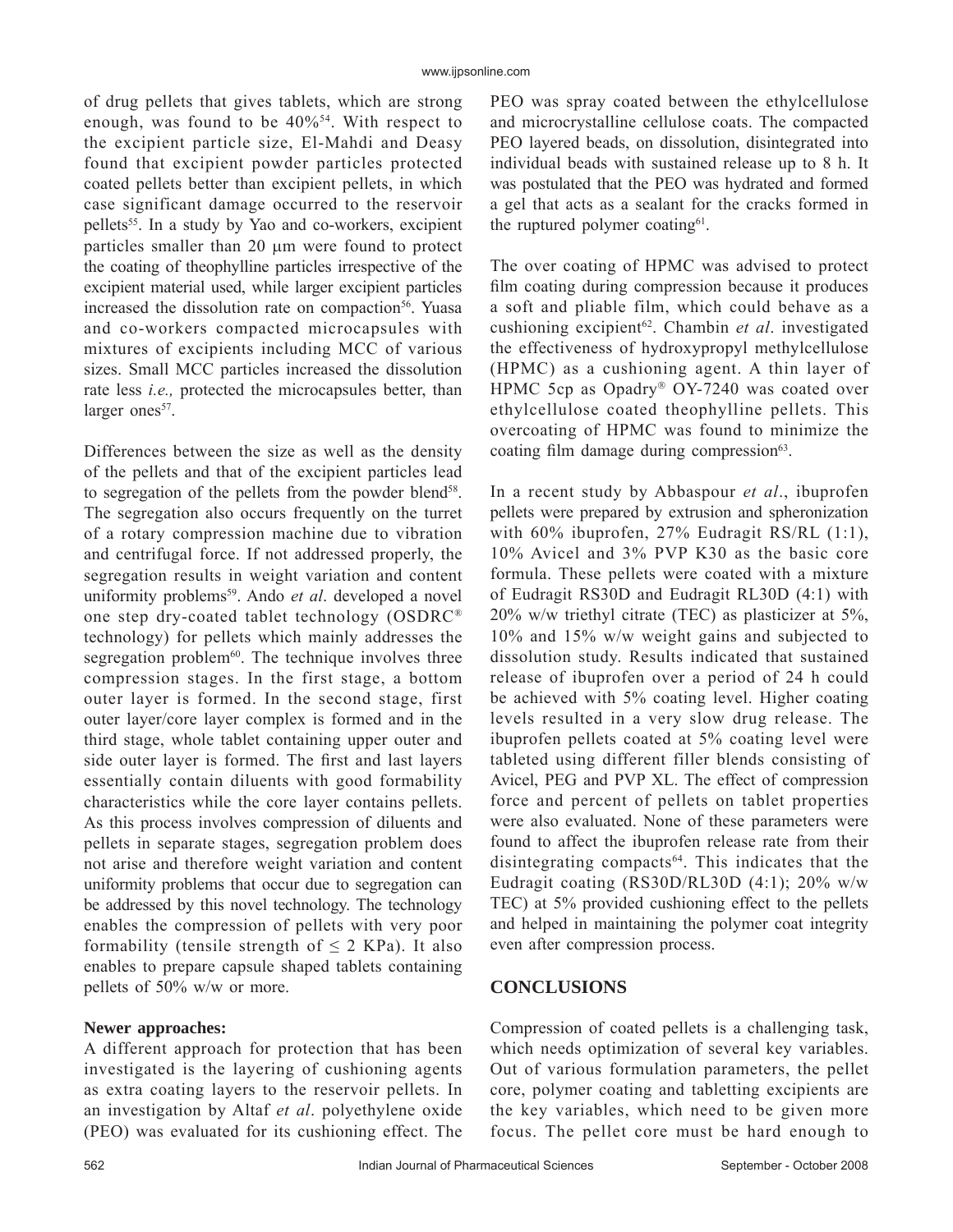withstand the compression force, yet soft enough to get deformed without brittle fracture on compression. Until recently, MCC has been known as the best core material. However, in a recent study cured Eudragit RS PO and RL PO based pellets have been found to be beneficial as core materials, particularly for the production of plastic pellets that are to be coated and compressed into tablets. The polymer coat must be flexible enough to not rupture during compression and to retain its drug release controlling nature even after compaction. Films based on acrylic polymers such as Eudragit® NE30D, Eudragit® RS and RL30D (plasticized) are very flexible and more suitable for the coating of pellets intended to be compressed into tablets. The excipient particles must preferably be similar in size and density as that of the active pellets to avoid segregation problem during compaction. Recently, OSDRC® technology has been developed which involves compression of diluents and pellets in separate stages which addresses segregation and associated problems. The polymer coat should be cushioned either by means of incorporating an excipient having cushioning properties as filler material or coating such a material over the active pellets. MCC is a well studied cushioning excipient. Beads based on waxy materials such as microcrystalline hydrocarbon wax or natural wax have been reported to have good cushioning properties. Approaches based on coating of cushioning materials such as poly ethylene oxide (PEO) and hydroxypropyl methylcellulose (HPMC) over core pellets have been investigated and were found to be fruitful in maintaining the functional coating integrity up on compaction. The pellet: excipient ratio must also be optimized to prevent polymer coat rupture, weight variation and to have tablet of sufficient mechanical properties.

#### **REFERENCES**

- 1. Bodmeier R. Tableting of coated pellets. Eur J Pharm Biopharm 1997;43:1-8.
- 2. Dashevsky A, Kolter K, Bodmeier R. Compression of pellets coated with various aqueous polymer dispersions. Int J Pharm 2004;279:19- 26.
- 3. Asa T. Preparation of Tablets from Reservoir Pellets with an Emphasis on the Compression Behaviour and Drug Release. Ph.D thesis, Uppsala University. 2003;9-56.
- 4. Wang C, Zhang G, Shah NH, Infeld MH, Malick AW, McGinity JW. Compaction Properties of Spheronized Binary Granular Mixtures. Drug Develop Ind Pharm 1995;21:753-79.
- 5. Aulton ME, Dyer AM, Khan KA. The Strength and Compaction of Millispheres. Drug Develop Ind Pharm 1994;20:3069-104.
- 6. Beckert TE, Lehmann K, Schmidt PC. Compression of enteric-coated
- 7. Schwartz JB, Nguyen NH, Schnaare RL. Compaction studies on beads: Compression and consolidation parameters. Drug Develop Ind Pharm 1994;20:3105-29.
- 8. Johansson B. Tabletting behaviour of aggregates-mechanistical conception and modulation by variations in aggregate physical properties. Ph.D thesis, Uppsala University.1999;10-48.
- 9. Maganti L, Celik M. Compaction studies on pellets I. Uncoated pellets. Int J Pharm 1993;95:29-42.
- 10. Nicklasson F. Compression mechanics of pharmaceutical aggregatesstudies on the tabletting of spheronised aggregates with varying composition and porosity. Ph.D thesis, Uppsala University. 2000 p. 10-50.
- 11. Nicklasson F, Johansson B, Alderborn G. Occurrence of fragmentation during compression of pellets prepared from a 4 to 1 mixture of dicalcium phosphate dihydrate and microcrystalline cellulose. Eur J Pharm Sci 1999;7:221-9.
- 12. Nicklasson F, Alderborn G. Modulation of the tabletting behaviour of microcrystalline cellulose pellets by the incorporation of polyethylene glycol. Eur J Pharm Sci 1999;9:57-65.
- 13. Santos H, Veiga F, Pina ME, Sousa JJ. Compaction, compression and drug release characteristics of xanthan gum pellets of different compositions. Eur J Pharm Sci 2004;21:271-81.
- 14. Iloanusi NO, Schwartz JB. The effect of wax on compaction of microcrystalline cellulose beads made by extrusion and spheronization. Drug Develop Ind Pharm 1998;24:37-44.
- 15. Abbaspour MR, Sadeghi F, Garekani HA. Thermal treating as a tool to produce plastic pellets based on Eudragit RS PO and RL PO aimed for tableting. Eur J Pharm Biopharm 2007;67:260-7.
- 16. Tuton A, Grasjo J, Alderborn G. Effect of intragranular porosity on compression behaviour of and drug release from reservoir pellets. Eur J Pharm Sci 2003;19:333-44.
- 17. Johansson B, Wikberg M, Ek R, Alderborn G. Compression behaviour and compactability of microcrystalline cellulose pellets in relationship to their pore structure and mechanical properties. Int J Pharm 1995;117:57-73.
- 18. Nicklasson F, Johansson B, Alderborn G. Tabletting behaviour of pellets of a series of porosities: A comparison between pellets of two different compositions. Eur J Pharm Sci 1999;8:11-17.
- 19. Berggren J, Alderborn G. Effect of drying rate on porosity and tabletting behaviour of cellulose pellets. Int J Pharm 2001;227:81-96.
- 20. Bechard SR, Leroux JC. Coated pelletized dosage form: Effect of compaction on drug release. Drug Develop Ind Pharm 1992;18:1927- 44.
- 21. Haslam JL, Forbes AE, Rork GS, Pipkin TL, Slade DA, Khossravi D. Tableting of controlled release multiparticulates, the effect of millisphere size and protective overcoating. Int J Pharm 1998;173:233-42.
- 22. Ragnarson G, Sandberg A, Johnson UE, Sjogren J. Development of a New Controlled Release Metoprolol Product. Drug Develop Ind Pharm 1987;13:1495-509.
- 23. Nicklasson F, Johansson B, Alderborn G. Effect of pellet size on degree of deformation and compactibility of MCC pellets. Eur J Pharm Sci 1996;Suppl 4:S65-6.
- 24. Johansson B, Alderborn G. The effect of shape and porosity on the compression behaviour and tablet forming ability of granular materials formed from microcrystalline cellulose. Eur J Pharm Biopharm 2001;52:347-57.
- 25. Clarke GM, Newton JM, Short MB. Comparative gastrointestinal transit of pellet systems of varying density. Int J Pharm 1995;114:1-11.
- 26. Devereux JE, Newton JM, Short MB. The influence of density on the gastrointestinal transit of pellets. J Pharm Pharmacol 1990;42:500-1.
- 27. Flament MP, Leterme P, Gayot A, Gendrot E, Bruna E. Development and industrial scale-up of tablets containing modified- release pellets. Pharm Tech Eur 1994;6:19-25.
- 28. Beckert TE, Lehmann K, Schmidt PC. Compression of enteric-coated pellets to disintegrating tablets: uniformity of dosage units. Powder Tech 1998;96:248-54.